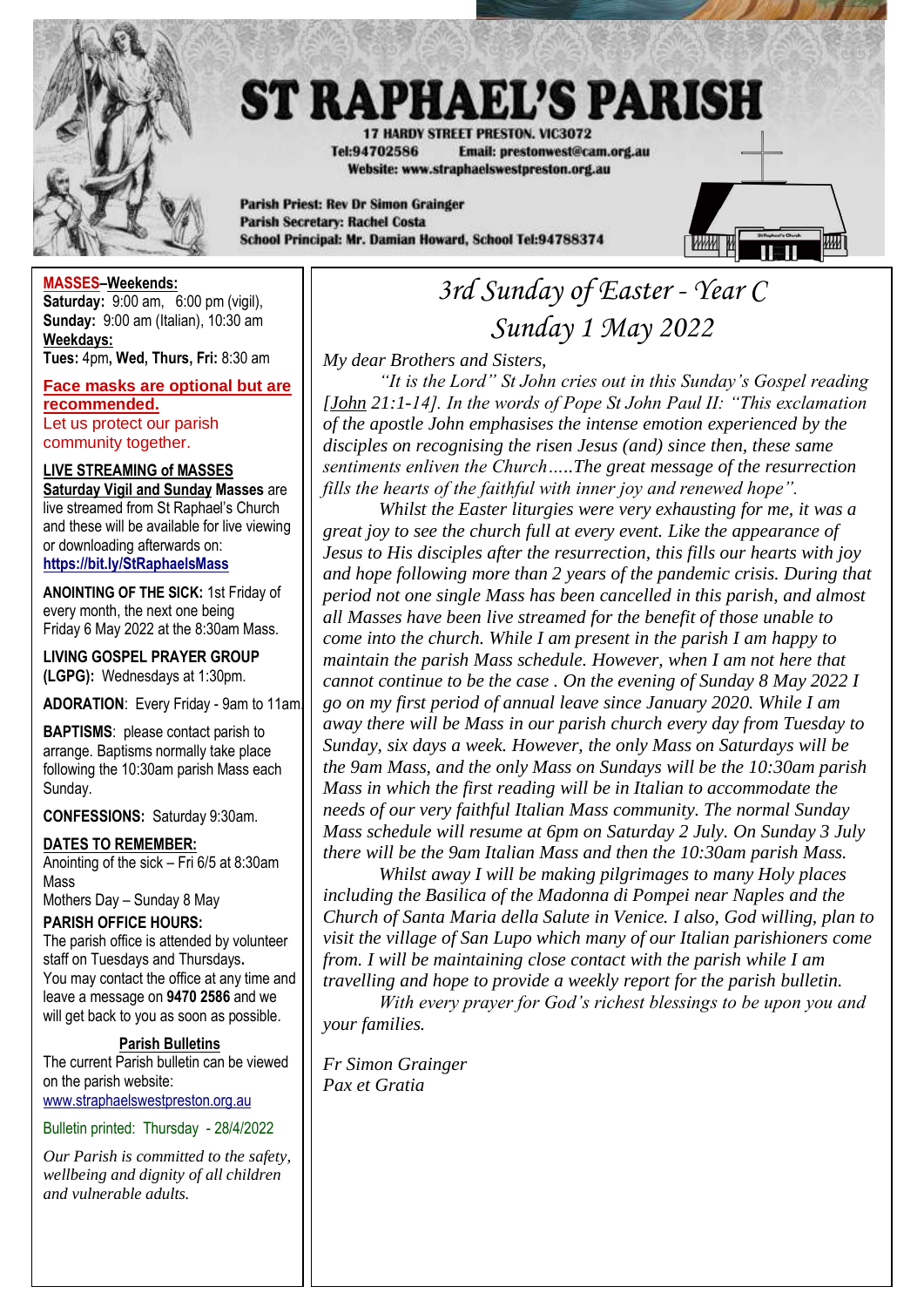|              | <b>Saturday 6:00PM Mass</b><br><b>Ministers of Communion</b> | Saturday 6:00PM Mass<br>- Readers     |
|--------------|--------------------------------------------------------------|---------------------------------------|
| $23$ -Apr-22 | Lucy Triulcio                                                | Vilay Khautakoun                      |
| 29- Apr 22   | Nikki Daniele                                                | Maureen O'Dwyer                       |
| 07-May-22    | Amato Puli'uvea                                              | Vilay Khautakoun                      |
|              | 9:00AM Italian Mass<br><b>Ministers of Communion</b>         | 9:00AM Italian Mass<br><b>Readers</b> |
| 24-Apr-22    | Bruna D'Alessandro<br>Carmela Molinaro                       | Anna Sisinni                          |
| 01-May-22    | Bruna D'Alessandro<br>Carmel Colosimo                        | Melinda Di Prospero                   |
| 08-May-22    | Carmel Colosimo<br>Carmela Molinaro                          | Anna Sisinni                          |
|              | 10:30AM Mass<br><b>Ministers of Communion</b>                | 10:30AM Mass<br><b>Readers</b>        |
| 24-Apr-22    | Jennifer Singam<br>Parker Maloney                            | Nika Cseh                             |
| 01-May-22    | Amitu'anai To'oto'o<br>Katalina To'oto'o                     | Giulia Digiglio                       |
| 08-May-22    | Ferenc Cseh<br>Jennifer Singam                               | Nikki Daniele                         |

#### **CHURCH CLEANING**: **LAWN MOWING:**

† † †

#### *We pray for the sick:*

Giuseppina, Cabrini, Dorothy, Sebastiana, Lina, Amalia, Marie, Kristian, Raffaella, Rob, Flavio, Antonietta, Charleez, Claudia, Matthew, Elijah, Cesarina, Alfio, Annunziata, Luana, Karol, Lily, Wilma, Pauline, Carmela, Noah, Luca, Patrick

#### *We pray for the repose of the souls of:*  **RECENTLY DECEASED:**

#### **ANNIVERSARIES:**

Fernalda & Erminio Tarantelli (Sun 1/5 at 9am) William Tilley (2nd Anniv. Sun 1/5 at 10:30am) Maria De Fazio (1 month Sat 7/5 at 6pm) *…for the comfort and consolation of their families.*

† † †

 *Baptism Congratulations*  The community of St Raphael's congratulates

#### *Vincent Schenk*

for his Baptism on 1 May 2022.

#### $A$  $A$  $A$

**A REMINDER…**The donation box for the decoration of our altar is at the rear of the church. *Many thanks for those who contribute.*

#### † † †

## **Two special Masses as we emerge from COVID**

Two special Masses will be celebrated by Archbishop Peter A Comensoli in May to recognise and remember some of those whose lives have been especially affected by the COVID pandemic: **Mass of Thanksgiving for Health and Aged-care Workers Sunday 1 May 2022** (Feast of St Joseph the Worker and May Day), 11am at St Patrick's Cathedral

Employees in the aged- and health-care service sectors are invited to attend this Mass at St Patrick's Cathedral, with hospitality to follow. **Mass to commemorate those who have died during the COVID pandemic**

**Sunday 22 May 2022**, 11am at St Patrick's Cathedral This Mass will be offered for all the departed who could not be mourned properly or whose lives could not be celebrated suitably because of pandemic restrictions.

## † † †

## **Please take the bulletin home**

## **Parish Prayer:**

Generous God,

We give our thanks to you for the gifts you have given to us - our life, our family and friends – time, talents and material possessions.

Above all we are grateful for the Father's unconditional love, for Jesus Christ our Savior and for the Holy Spirit who nourishes us with every spiritual gift.

All we have comes from you. May we remember this always and rejoice in your generosity.

Sustain us on our Christian journey, so that we may constantly renew our relationship with you and all people of our parish community. Grant us the strength and courage to become better followers of Jesus:

to be disciples and to live the Christian Way of Life. Amen St Raphael healer and guide protect us.

#### ቀቀቀ LAST RITES

Fr Simon is available at anytime to give the Last Rites at homes, nursing homes and hospitals in the area.

#### † † †

#### **Envelopes for requests for Masses to be offered for deceased / unwell loved ones**

**Please note:** Written requests for Masses to be offered must be given to Fr Simon at least 4 days before the Mass is requested to be offered. Those who have requested a Mass to be offered will need to speak with Fr Simon at least 5 minutes before the commencement of that Mass so that Fr Simon knows that they are present.

Please find at the back of the Church, envelopes for your use when requesting a Mass to be offered for deceased/unwell family members. Envelopes may be placed in the collection baskets.

## † † † † † †

## *THOUGHTS FROM POPE FRANCIS*



*If the young open themselves to gratitude for what they have received, and if the elderly take the initiative of relaunching their future, nothing can stop the flourishing of God's blessings among peoples!* 

† † †

**LAST WEEKEND'S COLLECTION: Thanksgiving:** \$ 829 **Presbytery:** \$575 **Good Friday Appeal** \$580 **Easter Raffle** \$460 Many thanks to all our contributors

#### ቁ ቁ ቁ  **FEAST DAYS OF THE WEEK**

*Monday 2nd May St Athanasius*

*Tuesday 3rd May Ss Philip and James, apostles* † † †

#### **Corpus Christi College and Catholic Theological College Good Shepherd Sunday Appeal Sunday 8 May 2022**

*Support the training of priests for tomorrow's Church* Next Sunday we celebrate Good Shepherd Sunday – the World Day of Prayer for Vocations. During this coming week, perhaps you may like to make a prayer each day for more vocations to the priesthood and consecrated life. Perhaps there is a young person you may know to pray for by name this week.



Your (tax deductable) donation will support the living arrangements and education for the Corpus Christi College seminarians.



**DNIVERSITY** 

<https://ctc.edu.au/community/good-shepherd-sunday-appeal/>

Donate via our website: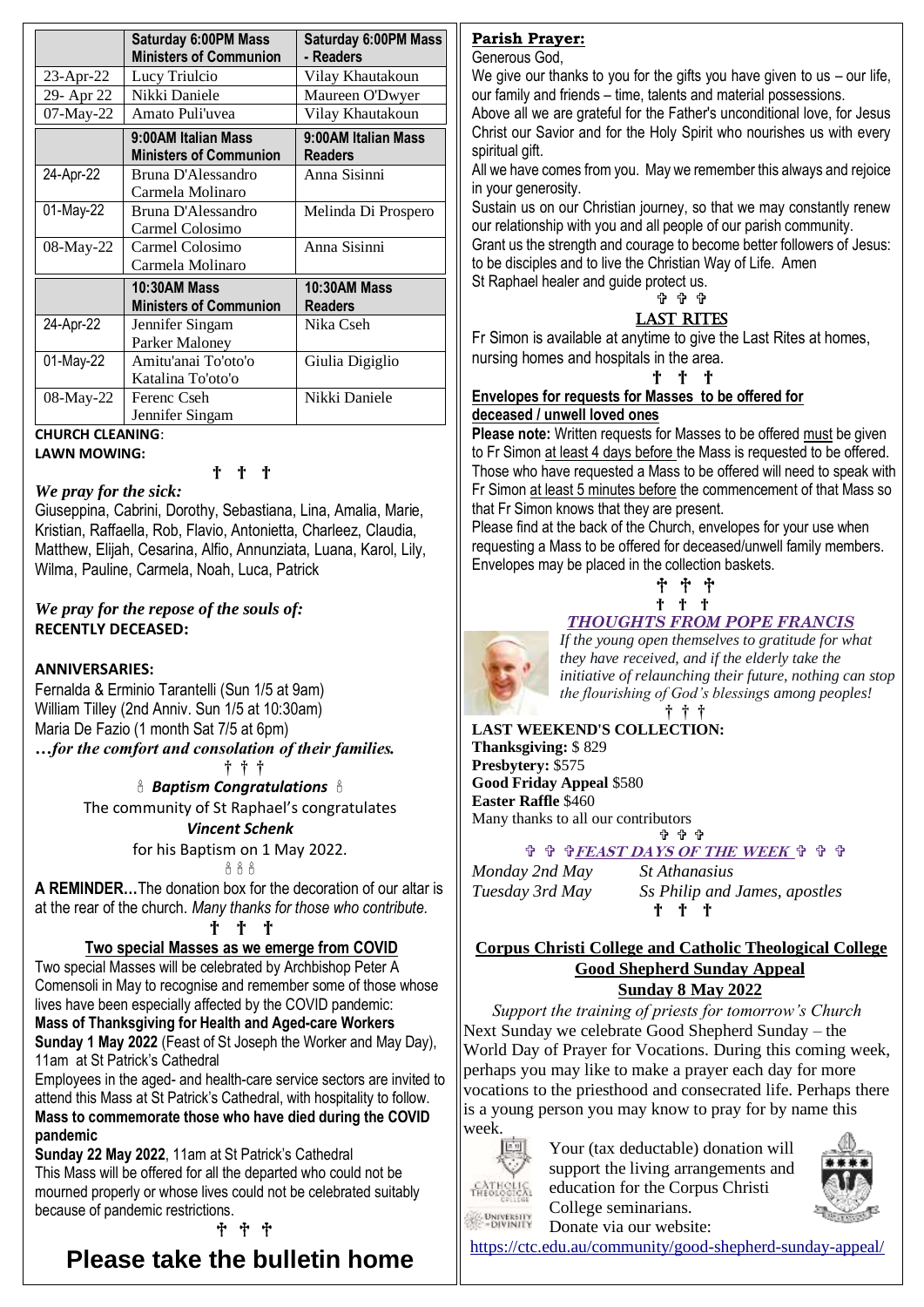## *FESTA DELLA MADONNA DI POMPEI*

**Domenica 1 Maggio 2022**

Nella chiesa di San Raffaele 17, Hardy St West Preston

Il Programma

Ore 2.00 pm - Santo Rosario Ore 2:30pm - La Santa Messa

Celebrerà Padre Fr Aurelio Fragapane con il coro di Sant'Antonio,e la Benedizione con il Santissimo Sacramento.

Segue poi un rinfresco alla conclusion di questa festa.

Si averte che per causa della pandemia tante cose sono state cambiate.

Per ulteriori informazioni telefonare ai seguenti numeri:

| Mario Ciarlo  | Tel 9470 1725 |  |
|---------------|---------------|--|
| Felice Comito | Tel 9478 8556 |  |
|               | † † †         |  |

#### **Requests for past parish priests or visiting priests to conduct funerals at St Raphael's parish church**

Parishioners are welcome to request past parish priests or visiting priests to undertake funeral Masses at St Raphael's church. However, they must understand that once they have made such a request Fr Simon will not be available to undertake the funeral if that priest is not available or becomes unable to conduct the funeral. Parishioners should also be aware that it is a colossal imposition for Fr Raymond to come to do funerals at St Raphael's involving him in 3 hours of travel.

#### † † †

## **Piety Stall**

The piety stall stocks small gifts and cards for all Sacraments as well as various religious items at reasonable prices. Please take the time to have a look after any of the weekend Masses. Thank you

## ቱ ቱ ቱ

## **Movies Change People**

MAN OF GOD is an award-winning feature screening in cinemas from 2 June.

#### Synopsis:

Exiled unjustly, convicted without a trial and slandered without cause, St. Nektarios of Aegina's life was one of persecution and prosecution. A priest of the common people, St. Nektarios' popularity provoked the jealousy of the clergy in Alexandria and, as a result, he was defrocked and expelled from Egypt. In contrast to his religious "superiors", Nektarios cared for the poor, taught peasant girls to read and write, and performed miracles. Even his last moment on earth was used to help another: upon his death, Nektarios' garment was removed, and as it fell upon a paralysed man in the hospital bed next to him, the lame man miraculously arose to walk.

Despite the efforts of the religious establishment to discredit him and dismantle his good works over decades, St. Nektarios has become one of Greece's most renowned saints, and his life of devotion and perseverance continues to uplift and inspire people from all over the world.

#### **† † †**

#### **Catholic Theological College**

*Series of short sessions: online via Zoom*

**Engaging Your Faith** Choose one, choose all, choose what interests you and all for just \$25 per session, running 3 to 28 May 2022. Booking, payment & more information: [ctc.edu.au/engaging-your-faith/](https://ctc.edu.au/engaging-your-faith/)



#### **An Invitation for young adults Do you hunger for something more?**

Re-Generation is excited to announce its next event: **'Be Filled:** A night of food, faith and fellowship'. Our culture promises love and happiness but often leaves us feeling empty and alone. **We invite young adults** to come and taste the food that truly satisfies: the eternal love of God. Be inspired by sound, teaching, uplifting music and meaningful connections. An evening not to be missed!

**Saturday April 30, 7pm-9pm Our Lady Help of Christians Hall, (entrance off Barkly Street) East Brunswick**

Register now: [www.trybooking.com/BYONZ](file:///C:/Temp/www.trybooking.com/BYONZ)

## † † †

## **One of the weirdest stories from the Book of Acts Teleportation? (Acts 8:26-40)**

The book of Acts records countless miracles. God was clearly working in powerful, public, and surprising ways. We've read in the stories of St Pio of Pietrelcina (Padre Pio) the phenomenon of bilocation, of being in two places at once. But teleportation? Apparently that's something that happened as well.

The apostle Philip was instructing someone in their understanding of the Scriptures, and after seeing the truth of Jesus Christ they wanted to be baptised. At which point, this happens:

But after they had come up out of the water again Philip was taken away by the Spirit of the Lord, and the eunuch never saw him again but went on his way rejoicing. Philip found that he had reached Azotus and continued his journey proclaiming the Good News in every town as far as Caesarea.' (v.39-40).

Note the word 'again'. Apparently this had happened to Philip before!

WRITTEN BY Melbourne Catholic

## ቱ ቱ ቱ

## $\odot$   $\odot$  SHARE A JOKE  $\odot$   $\odot$

A newly ordained deacon was asked to hold a gravesite service for a parishioner who had just passed away and who had no family or friends.

It was his first official assignment so he readily accepted.

Taking his duties very seriously, the deacon left early the next morning for the cemetery. However, he made several wrong turns and got lost. When he finally arrived he was more than an hour late. The hearse was nowhere to be seen and the two workmen were eating lunch nearby.

The young deacon got out of his car, quickly threw on his vestments and hurried over to the freshly dug grave. Looking down into the hole, he saw that the lid was already in place. With a huge sigh, he took out his prayer book and recited a few chosen words.

After he had departed one of the workmen said to the other, "Maybe we should have told him he just blessed a septic tank."

† † †

| A warm welcome to new parishioners to St Raphael's                         |
|----------------------------------------------------------------------------|
| Please let us know that you have joined our community and if there is      |
| anything we can do for you.                                                |
| Are you new to our Parish?                                                 |
| Need Thanksgiving envelopes?                                               |
| Pease complete the details below and place in the collection plate at Mass |
| or send to the Parish office.                                              |
| Name:                                                                      |
| Phone:                                                                     |
| Address:                                                                   |
|                                                                            |

*To existing parishioners: if you would like to contribute on a regular basis using the envelopes, please complete the above. Thank you.*